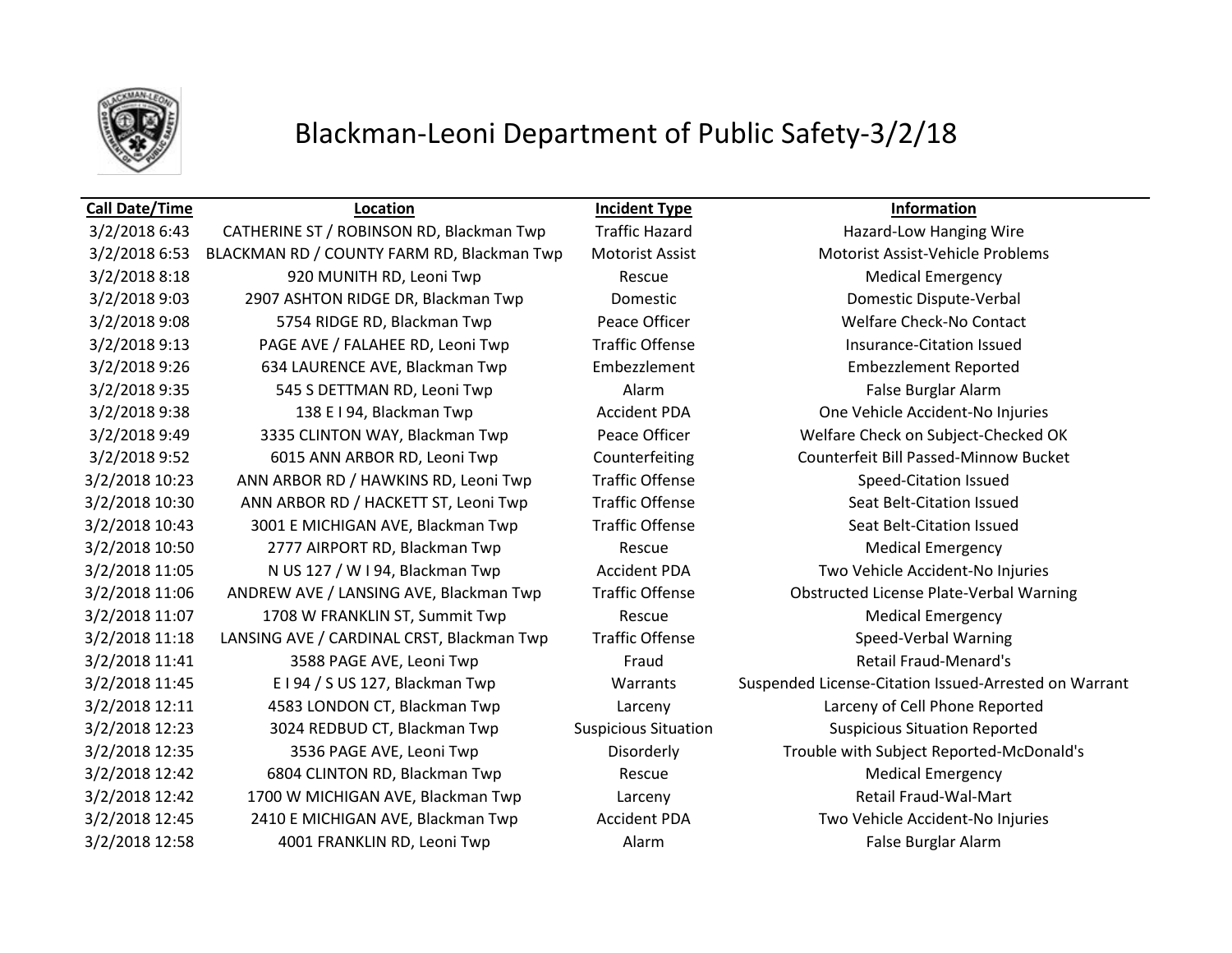

### **Call Date/Time Location Incident Type Information**

3/2/2018 13:05 3921 W MICHIGAN AVE 19, Blackman Twp Rescue Rescue Medical Emergency 3/2/2018 13:26 601 JACQUELINE ST, Leoni Twp Rescue Rescue Medical Emergency 3/2/2018 13:30 335 MAPLE RD, Leoni Twp Peace Officer Stand-By While Belongings Picked-Up 3/2/2018 13:39 W I 94 / WHIPPLE RD, Leoni Twp Traffic Offense Careless Driving-Verbal Warning 3/2/2018 13:49 W PARNALL RD / LANSING AVE, Blackman Twp Traffic Offense Speed-Verbal Warning 3/2/2018 14:02 SEYMOUR RD / DALTON RD, Leoni Twp Traffic Offense Speed-Verbal Warning 3/2/2018 14:05 ANN ARBOR RD / HACKETT ST, Leoni Twp Traffic Offense Speed-Citation Issued 3/2/2018 14:06 CHANTER RD / COOPER RD, Blackman Twp Peace Officer Welfare Check-No Contact 3/2/2018 14:19 3022 REDBUD CT, Blackman Twp Domestic Domestic Assault Reported-Prosecutor Review 3/2/2018 14:22 BRILLS LAKE RD / SARGENT RD, Leoni Twp Traffic Offense Speed-Verbal Warning 3/2/2018 14:25 E MICHIGAN AVE / GILLETTS LAKE RD, Leoni Twp Traffic Hazard Hazard-Loose Cows 3/2/2018 14:26 3279 GREYSTONE ST, Blackman Twp Rescue Medical Emergency 3/2/2018 14:37 ANN ARBOR RD / N SUTTON RD, Leoni Twp Traffic Offense Speed-Citation Issued 3/2/2018 14:46 5500 RIDGEWOOD VISTA DR, Leoni Twp Assist Assist to Child Protective Services 3/2/2018 14:50 ANN ARBOR RD / HAWKINS RD, Leoni Twp Motorist Assist Motorist Assist-Vehicle Problems 3/2/2018 15:29 1860 W MICHIGAN AVE, Blackman Twp Rescue Medical Emergency 3/2/2018 15:31 VIKING DR / DOGWOOD DR, Leoni Twp Traffic Offense Speed-Verbal Warning 3/2/2018 15:40 SARGENT RD / E I 94, Leoni Twp Accident PDA One Vehicle Accident-No Injuries 3/2/2018 16:13 M 106 / COOPER ST, Blackman Twp Traffic Offense Speed-Citation Issued 3/2/2018 16:18 4001 FRANKLIN RD, Leoni Twp Rescue Medical Emergency 3/2/2018 16:41 CLINTON WAY / W PARNALL RD, Blackman Twp Traffic Offense Speed-Citation Issued 3/2/2018 16:54 N US 127 / W I 94, Blackman Twp Accident PDA Two Vehicle Accident-No Injuries 3/2/2018 17:00 1850 W MICHIGAN AVE, Blackman Twp Accident PPDA Private Property Accident-Westwood Mall 3/2/2018 17:04 LAURENCE AVE / WILDWOOD AVE, Blackman Twp Accident PDA Two Vehicle Accident-No Injuries 3/2/2018 17:05 2001 SHIRLEY DR, Blackman Twp Warrants Attempted Warrant Pick-Up-No Contact 3/2/2018 17:12 2927 ASHTON RIDGE DR 2, Blackman Twp Disorderly Trouble with Subject Reported-Neighbor Dispute 3/2/2018 17:15 2777 AIRPORT RD, Blackman Twp MDOP Damage to Vehicle Reported-Meijer Lot 3/2/2018 17:27 1996 W PARNALL RD, Blackman Twp Accident PDA Two Vehicle Accident-No Injuries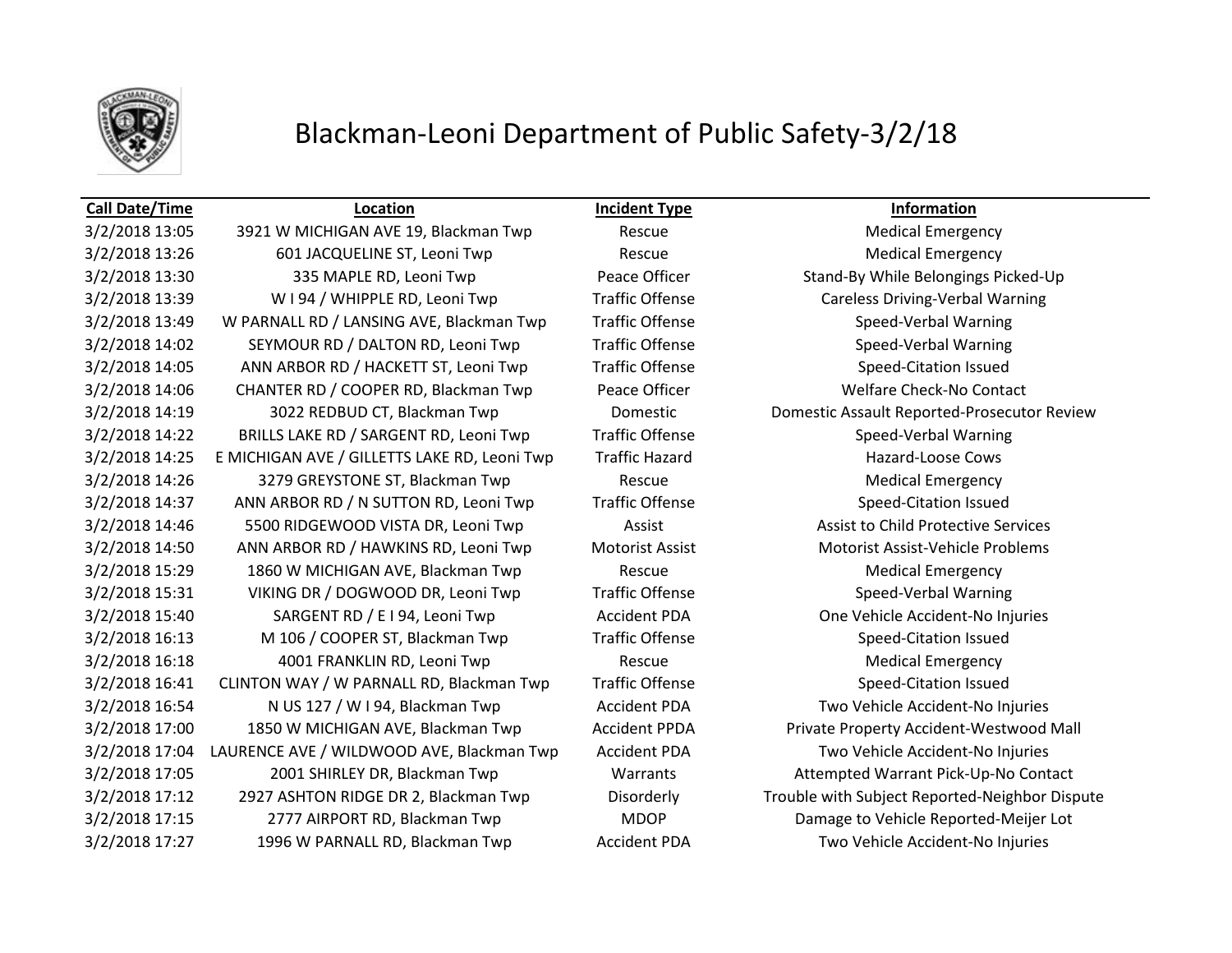

3/2/2018 17:40 1600 HAYBALL RD, Leoni Twp Rescue Medical Emergency 3/2/2018 17:41 3812 CATALPA, Blackman Twp Disorderly Trouble with Subject Reported 3/2/2018 18:16 N WEST AVE / BOARDMAN RD, Blackman Twp Traffic Offense Improper Plate-Citation Issued 3/2/2018 18:27 128 PEACH ST, Blackman Twp Domestic Domestic Dispute-Verbal 3/2/2018 18:31 1099 N WISNER ST, Jackson Assist Assist to Jackson Police Department 3/2/2018 18:33 5560 RIDGEWOOD VISTA DR, Leoni Twp Assist Assist Assist to Child Protective Services 3/2/2018 19:19 **E** I 94 / SARGENT RD, Leoni Twp **Traffic Offense** Speed-Citation Issued 3/2/2018 19:25 AIRPORT RD / SPRINGPORT RD, Blackman Twp Traffic Offense Defective Equipment-Verbal Warning 3/2/2018 19:40 N ELM RD / CHANTER RD, Blackman Twp Traffic Offense Defective Equipment-Verbal Warning 3/2/2018 20:11 1903 SPRINGPORT RD, Blackman Twp Fire Fire Fire Alarm-Burnt Food 3/2/2018 20:11 AIRPORT RD / O'NEILL DR, Blackman Twp Accident PDA Two Vehicle Accident-No Injuries 3/2/2018 20:19 W PARNALL RD / S US 127, Blackman Twp Accident PDA One Vehicle Accident-No Injuries 3/2/2018 20:45 PAGE AVE / 6TH ST, Leoni Twp Traffic Offense Improper Lane Use-Verbal Warning 3/2/2018 21:21 1715 W MICHIGAN AVE, Summit Twp Accident PDA Assist to Jackson County Sheriff's Department 3/2/2018 21:40 NAPOLEON RD / BROAD ST, Leoni Twp Traffic Offense Fail to Signal Turn-Verbal Warning 3/2/2018 21:49 COOPER RD / W I 94, Blackman Twp Traffic Offense Loud Exhaust-Verbal Warning 3/2/2018 22:05 W I 94 / SARGENT RD, Leoni Twp Traffic Offense Speed-Citation Issued 3/2/2018 22:13 W I 94 / SARGENT RD, Leoni Twp Traffic Offense Defective Equipment-Verbal Warning 3/2/2018 22:19 SHIRLEY DR / SPRINGPORT RD, Blackman Twp Traffic Offense Defective Equipment-Verbal Warning 3/2/2018 22:30 2225 SHIRLEY DR, Blackman Twp Field Contact Field Contact Field Contact-Hampton Inn-Checked OK 3/2/2018 22:31 W I 94 / SARGENT RD, Leoni Twp Traffic Offense Speed-Verbal Warning 3/2/2018 22:34 W I 94 / WHIPPLE RD, Leoni Twp Traffic Offense Speed-Citation Issued 3/2/2018 22:42 W I 94 / WHIPPLE RD, Leoni Twp Traffic Offense Speed-Citation Issued 3/2/2018 22:58 W MICHIGAN AVE / LAURENCE AVE, Blackman Twp Traffic Offense Improper Turn-Verbal Warning 3/2/2018 23:05 LAURENCE AVE / WILDWOOD AVE, Blackman Twp Traffic Offense Careless Driving-Verbal Warning 3/2/2018 23:14 AIRPORT RD / SPRINGPORT RD, Blackman Twp Traffic Offense Improper Lane Use-Verbal Warning 3/2/2018 23:38 2777 AIRPORT RD, Blackman Twp Larceny Retail Fraud-Meijer

**Call Date/Time Location Incident Type Information**

3/2/2018 21:00 901 ROSEHILL RD, Blackman Twp Larceny Larceny Reported-Travelodge Motel-Prosecutor Review